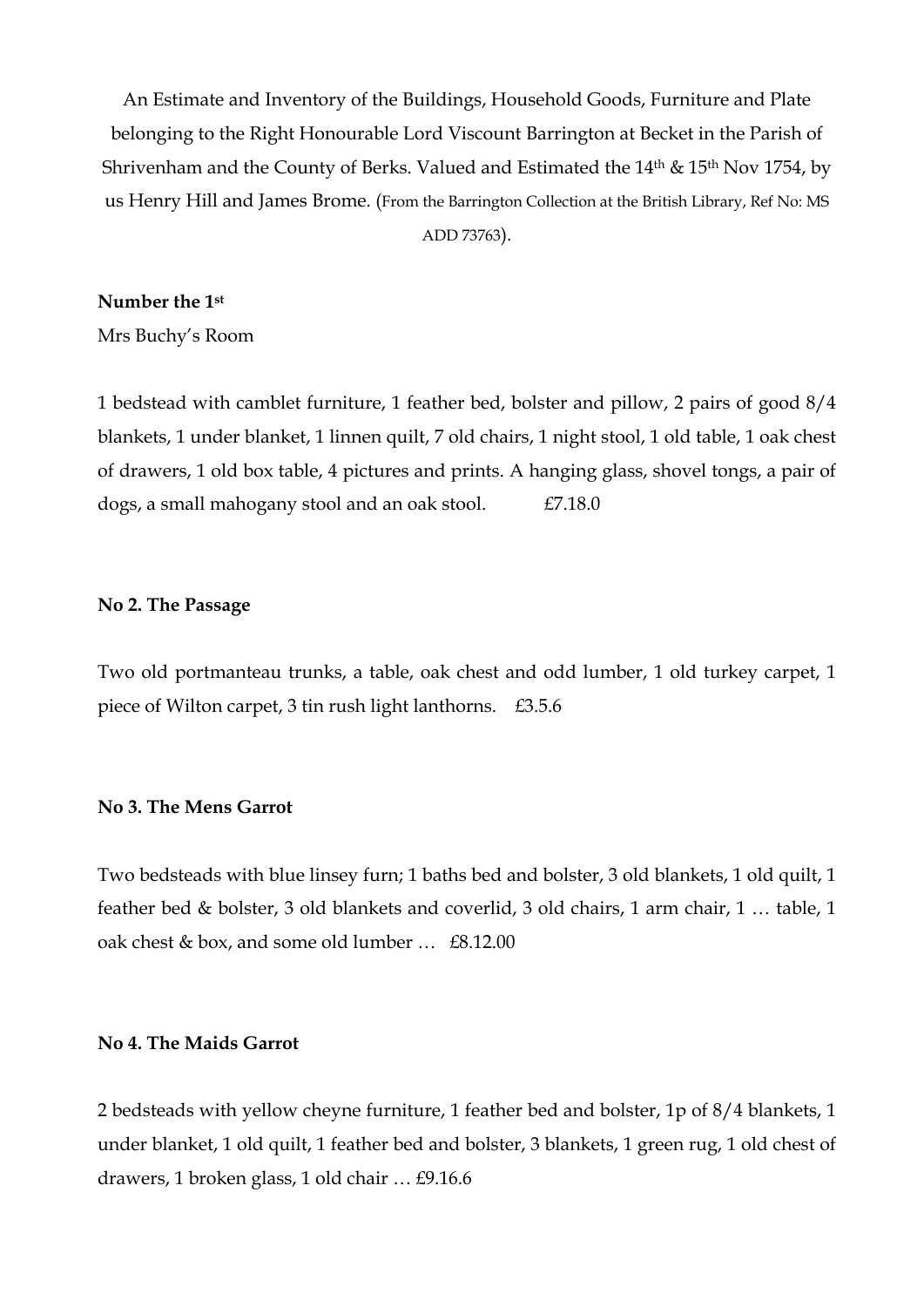## **No 5. The Next Garrot**

1 bedstead with yellow cheyne furniture, 1 feather bed and bolster, 3 blankets, 1 quilt, 1 old square table, 4 old chairs, 1 old stool, 1 broken glass. … £5.0.6

### **No 6. The Opening at the Stair Case**

1 large oak chest, 1 stove grate and iron hearth with a pair of dogs, shovel tongs, poker, 1 corner cupboard, 2 stools, 2 old chairs, a chest of drawers, about 9 old pieces of painting prints and odd lumber … £3.9.0

## **No 7. The End Garrot except one**

1 camp bedstead and furniture, 1 feather bed and bolster, 3 blankets, 1 old quilt, 7 old chairs, 1 large deal chest, 1 old table, 1 pair of old dogs, 3 pieces of paintings, 1 print and odd lumber, 1 travelling box covered with leather. … £4.1.8

#### **No 8. The Papered Garrot**

1 bedstead with green haratoon furniture, 1 feather bed and bolster with pillows, 3 blankets, 1 X 9/4 carpet linen back, 3 white window curtains and … 1 small oak chest of drawers, 1 square table, 1 glass, 6 old chairs, 1 compass and brush £6.6.6

#### **No 9. Mr Stephensons Garrot**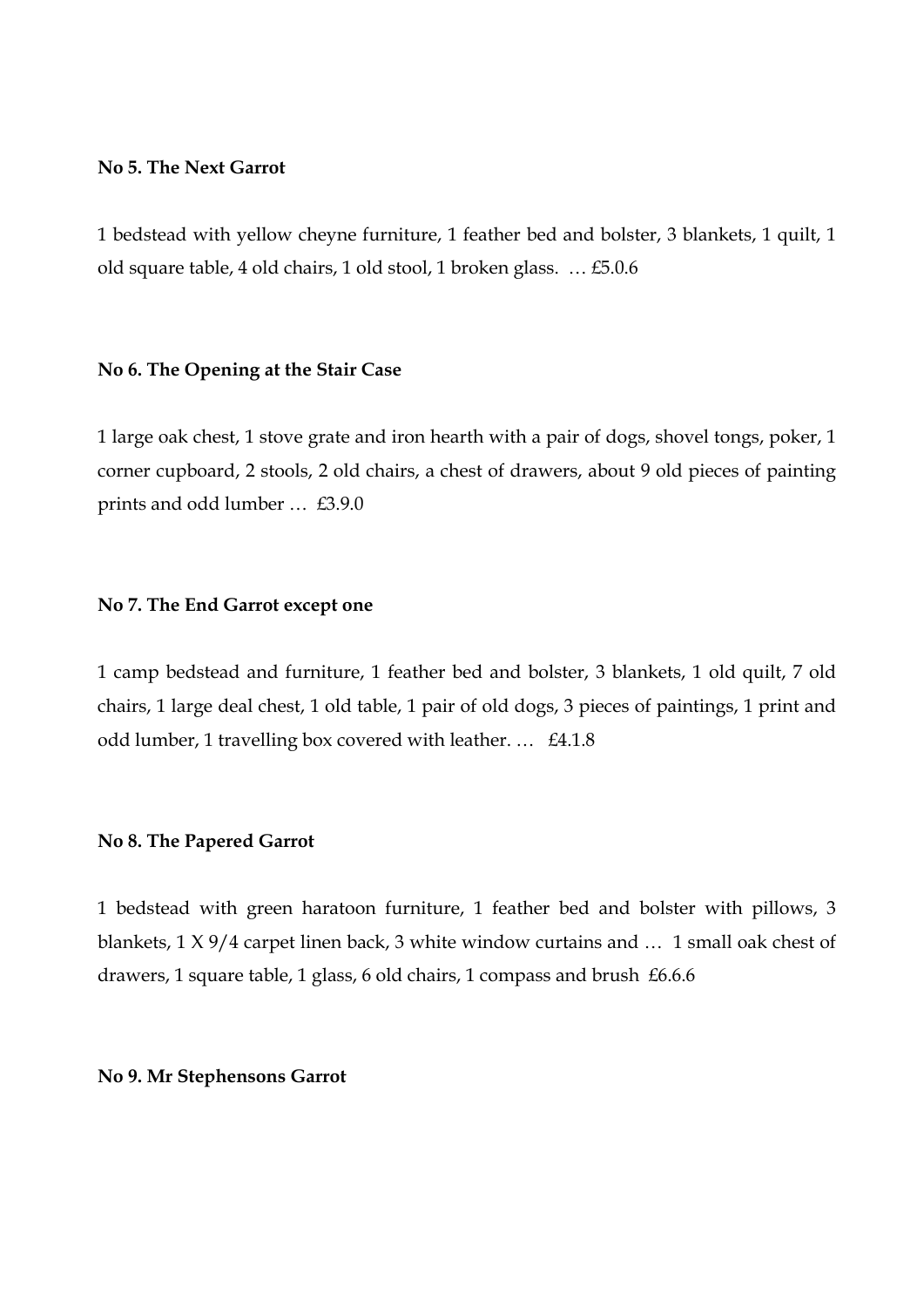1 bedstead with green haratoon furniture, 1 feather bed bolster, 3 blankets, 1 quilt, 5 old cane chairs, 1 arm chair, 1 old desk on a frame, 1 old chest drawers, 2 old tables, 1 oval glass, 1 pair of old dogs, 1 pair of sconces, 1 iron chest. … £8.17.0

## **No 10. The End Room**

1 bedstead with mahogany post and blue cotton furniture, 1 set of blue cotton window curtains, 1 feather bed and bolster, 1 mattress, 3 blankets, 1 common counterpane, 1 quilt, 1 mahogany bean, dressing table with a prospect door, 1 toilet and petticoat, 4 french chairs covered with cotton and clock cases, 1 wood hearth, 1 pair of dogs, 1 piece shovel & tongs, 1 close stool, 1 piece bellows, 1 tin fonder, 1 chimney brush, 1 old chair … £39.17.0

#### **No 11. The Dressing Room**

2 sets of blue cotton window curtains, 6 french chairs covered with cotton and check cases, 2 french chairs to match, 1 deal table for toilet, 1 toilet and petticoat, 1 coal grate, a set of shovel tongs and poker, 1 pair of bellows. 1 chimney box, 1 tin fender, 2 japand cabinets in the India taste and cases … £35.5.6

## **No 12. The Bed Chamber at the Head of the Stairs**

1 bedstead with needle work furniture and lined with green Persian., 1 feather bed and bolster with 2 pillows. Handers sicking …. 3 blankets, 1 printed linen quilt, 12 milk counterpans with … needle work, 1 white linned window curtain, 2 black arm chaces, and 4 small chaces with needle work seals, 2 stools, 2 deal tables, 1 hanging glass, 1 walnut tree cabinet with dianvers and folding doors, 1 compass stool stove grate, 1 set of shovel tongs and poker, 1 hearth brush, 1 piece of blue and white china, 2 large delph bowls and covers, 3 other ornaments, 2 white ornaments … £36.10.10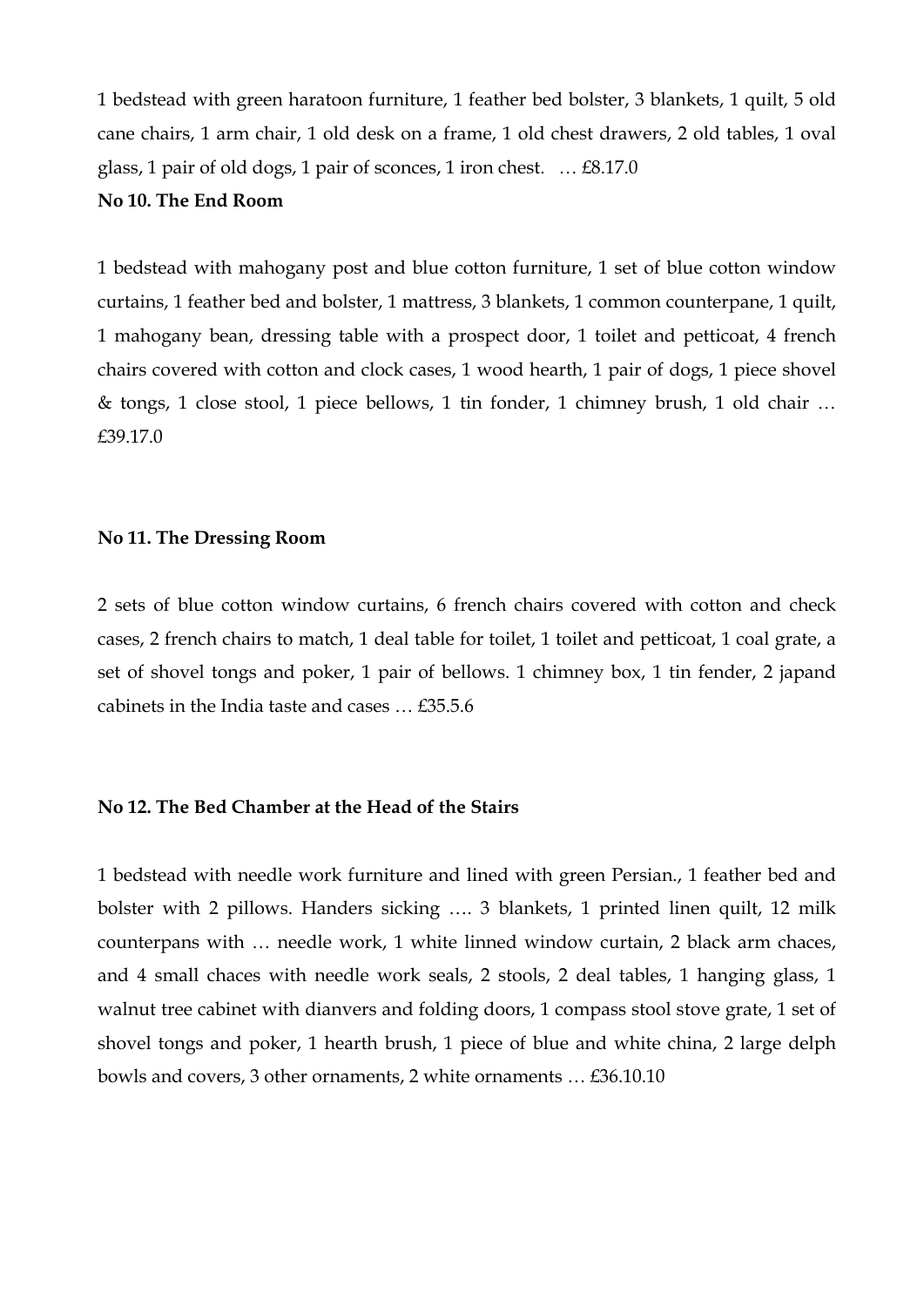#### **No 13. The Brown Damask Bed Chamber**

1 bedstead with silk damask furniture, 1 feather bed with bolster and 2 pillow, 3 large blankets, 1 linen quilt, 1 needlework cover lid, 1 satin covered lid, 3 sets of dimily window curtains, 3 green curtains, 1 wilton carpet round the bed, 6 chairs covered with silk damask furniture and 2 dressing stools, 1 check mathiss, 1 japand lab, 2 dial stands, 1 clove stool, 1 handkerchief table, 1 toilet and table with a petticoat toilet, a set of japand dressing boxes and glass with …, 1 square steel stove and shovel and tongs and poker … £70.0.6

#### **No 14. The Room at the Top of the Back Stairs**

One cabinet with folded doors in two parts, 4 chairs covered with crimson mixed damask, 1 peer glass, 1 painted tarpaulin lined, a reel … £8.5.6

## **No 15. The Room next the Brown Damask**

1 bedstead with needle work furniture, 1 feather bed bolster and 2 pillows, 3 blankets, 1 quilt, 1 oval hanging glass, 1 oak chest of drawers, 1 white window cast, 4 chairs with chock caves, 1 pair of dogs, 1 set of shovel and tongs … £8.19.6

### **No 16. The Crimson Damask Room**

1 bedstead with crimson damask furniture, 1 feather bed bolster and 2 pillows, 1 check mattiss, 3 blankets, 1 white linen quilt, 6 chairs covered with crimson silk damask and red & white chock cases, 2 stools to match, 1 sopha covered with red and white chock … furniture, yellow and white chock feather bed, bolster and 2 pillows, 3 blankets, 1 white quilt, 1 cabinet with folded doors in 2 parts, an old chest of drawers on a frame, 2 sets of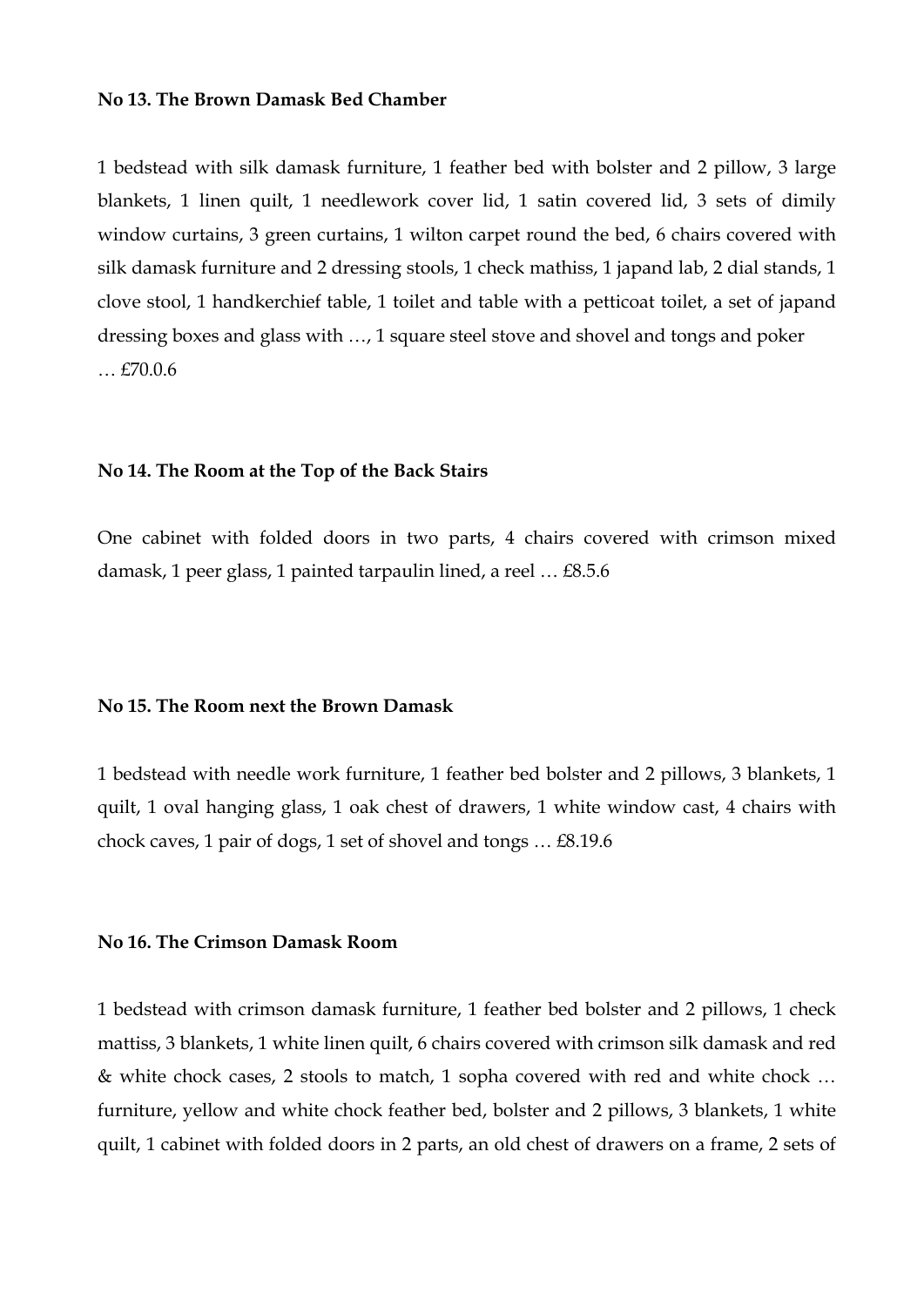red and white chock window curtains, 1 globe in a frame with green bays …, 1 mahogany clare table,1 oak box, 1 pair of dogs, 1 set of shovel & tongs. … £41.17.0

## **No 17. The Closet within**

1 oak chest of drawers, 1 oak table chest on a frame, 1 oak stand, 1 oak close stook, 1 oak shelf, 1 old chair, 1 hanging glass, 1 pole glass, 6 brass hooks and paddles and other odd lumber. … £3.15.00

#### **No 18. Lord Barrington's Dressing Room**

1 bedstead with blue and white check furniture, 1 bed bolster and pillow, 3 blankets, 1 quilt, 1 writing table covered with green cloth, 3 sets of green camblet window curtains, 9 rush bottom arm chairs, 1 coal grate, 1 neat barometer, 2 cushions, 1 dial, 1 turkey carpet, some instruments for land measure, 2 sliding 10 feet rods, a box with bottledoors and shuttlecocks, a quantity of printed books. … £13.17.00

## **No 19. Mrs Sandiford's Room**

1 small bedstead with chock furniture, 1 feather bed bolsters and pillow, 3 blankets, 1 white quilt, 1 white window curtain, 1 green curtain, 1 dressing table and glass, 1 oak chest of drawers, 1 iron chest, 4 old chairs and 2 needle work stools, 1 night stool, a chock case, 1 oak table, 1 piece painting, 1 set of shovel and tongs & poker, bellows and brush, 1 grate, 1 fire lanthorn for … £14.14.0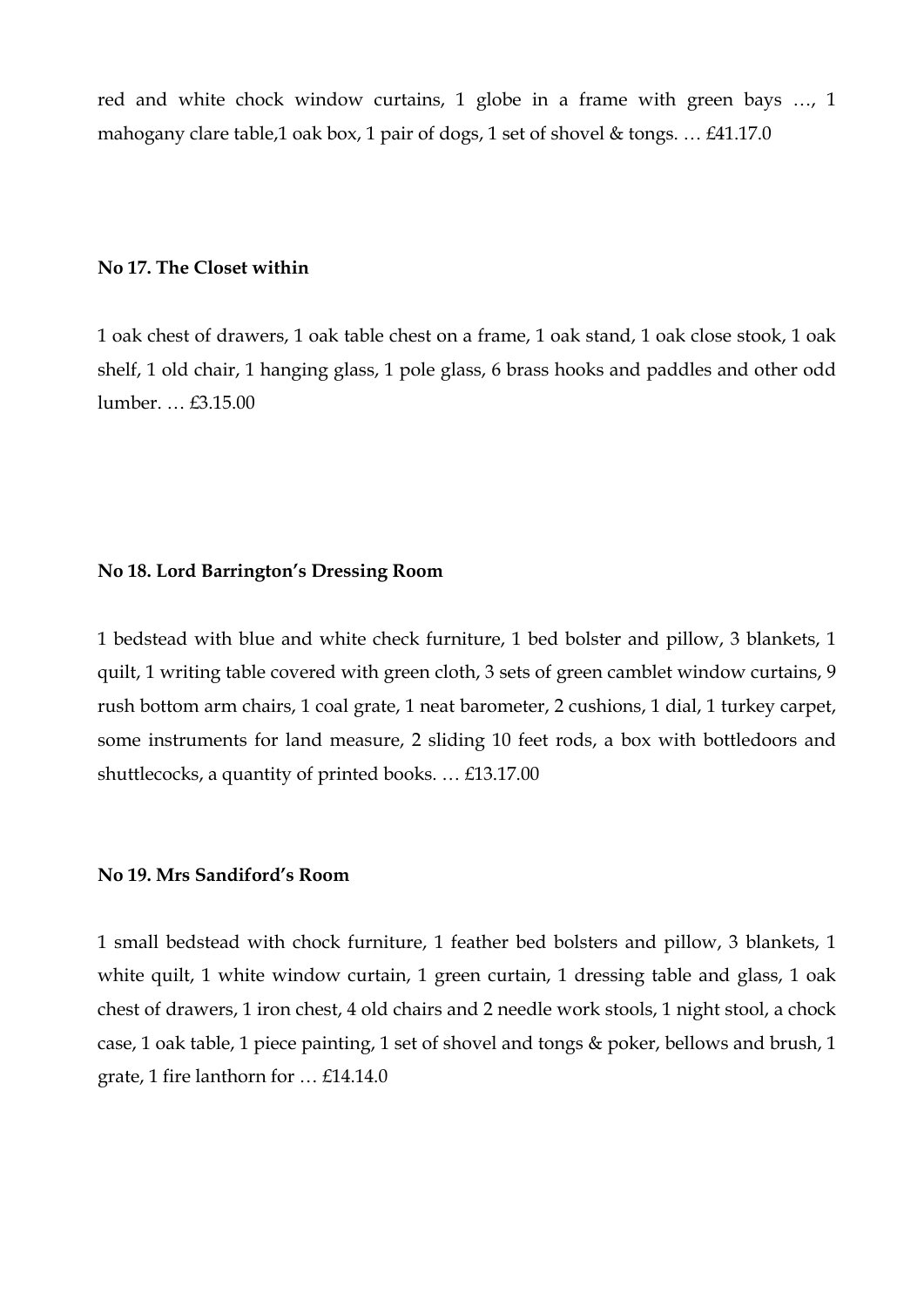#### **No 20. Lady Barrington's Room**

2 sets of green silk window curtains, 1 wilton carpet, 4 small dressing chairs and 2 arm chairs with rich needle work and green silk, 1 clothes chest, 1 mahogany desk and book case with a looking glass door 27 X 20, 1 book case with a compass head and houses at the corners and plate glasses, 2 chinese book cases, 1 mahogany breakfast table with casts, 1 old chair and 2 cushions with check cases, 1 wainscott toilet table with drawers, 1 white toilet and petticoat to ditto, 1 green silk India leaf, 1 small wood stool, 1 small back fire screen, 3 plaister brackets, 3 small plaister busts, 1 painted tarpaulin, 1 fire screen on a claw, 1 set of shovel tongs, poker and brush, 1 compass stool stove. 1 night stool, 1 washing stand, 1 small box and some other odd things … £76.10.6

456 volumes of printed books neatly lettered and gilt … £68.8.0

### **No 21. Poed Chamber**

1 bedstead with silk damask furniture, 1 feather bed bolster, 2 pillows, 3 blankets, 1 white quilt, 2 sets of old herateen window curtains, 1 mahogany bureau dressing table, 1 hanging glass, 1 oak table chest, 1 mahogany breakfast table, 1 rush bottom chair stove grates, shovel tongs, poker , fender bellows and brush, 1 turkey carpet … £26.4.0

## **No 22. The Closet within**

1 bedstead with yellow check furniture, 1 feather bed bolster, 3 blankets, 1 quilt, 1 oak chest of drawers, 1 round night stool, 1 old chair, 1 white window curtain … £26.4.0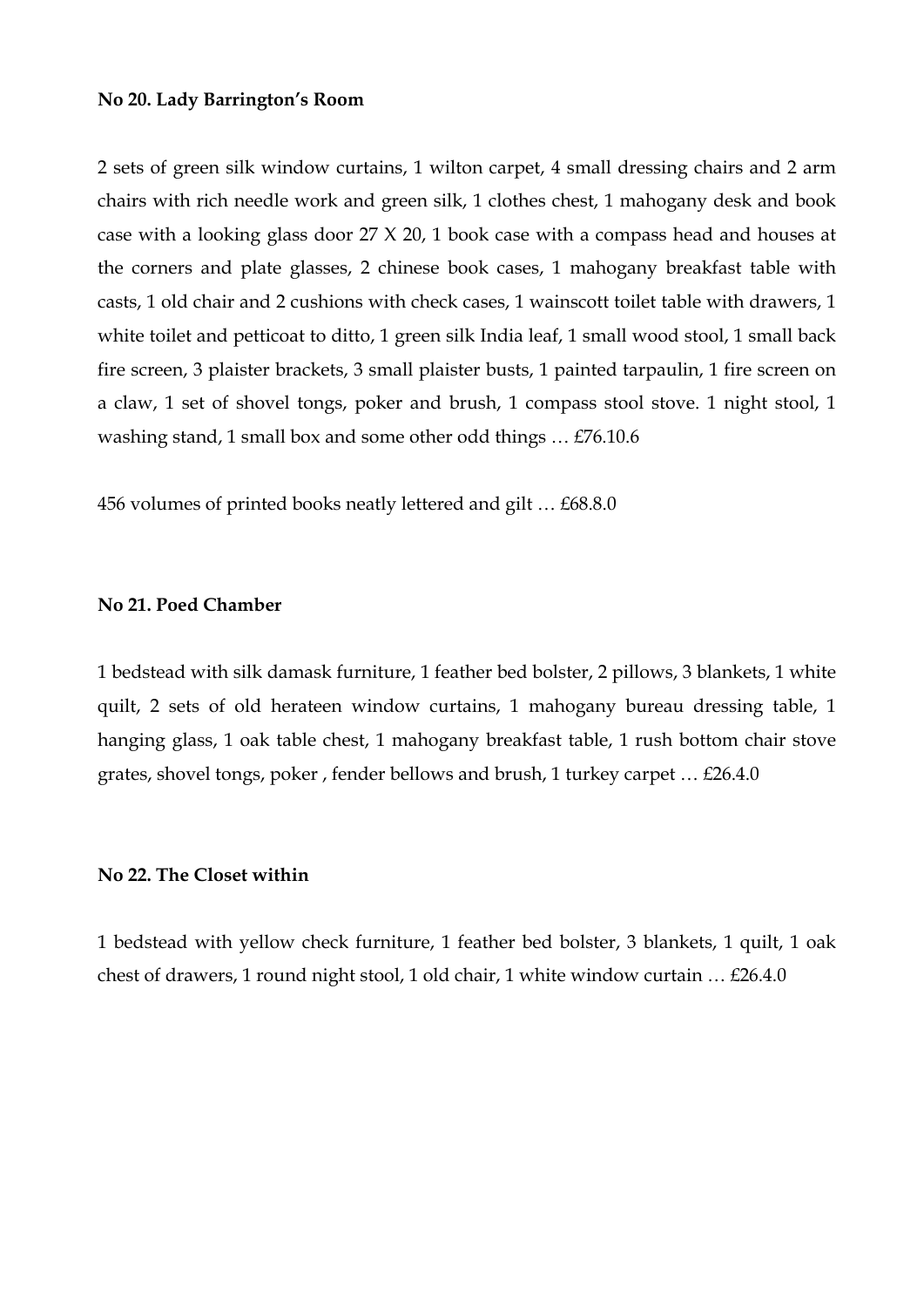#### **No 23. The Bed Chamber**

1 bedstead with purple cloth furniture, 1 feather bed, bolster and 2 pillow, 1 old matress, 1 satin quilt, 3 blankets, 1 long drawer oak dressing table, 1 white dimply window curtain, 1 oval glass brush, 1 old stand, 5 chairs brush bats … £12.4.0

#### **No 24. The Little Room**

1 bedstead with check furniture, 1 feather bed bolster and pillow, 1 old silk mathiss, 3 blankets, 1 quilt, 2 white dimity window curtains, 1 small chest of drawers, 3 old chairs, 1 octogon glass, 2 large glasses in frames … £10.12.0

### **No 25. Bed Chamber**

1 bedstead with yellow cheyne furniture, 1 feather bed bolster and 2 pillow, 1 old mattress, 3 blankets, 1 white quilt, 1 white dimity window curtain, 1 oak corner stand, 1 clothes chest, 1 walnut bureau dressing table, 1 oval glass, 1 square table, 4 rusk bottom chaises, 1 compass grater, shovel, tongs, fender & brush … £12.7.0.

## **No 26. End Bed Chamber**

1 bedstead with white dimity furniture, 1 feather bed, bolster and 2 pillows, 1 white mattress, 3 blankets, 2 quilts, 2 sets of white dimity window curtains, 1 oak chest of drawers, 1 oak desk on a frame, 2 square tables, 1 oval glass, 1 square glass, 7 black chairs and 1 rush chair with cushions, stove tongs, poker, tin fender brush & iron range fixed, 1 … stool … £20.11.6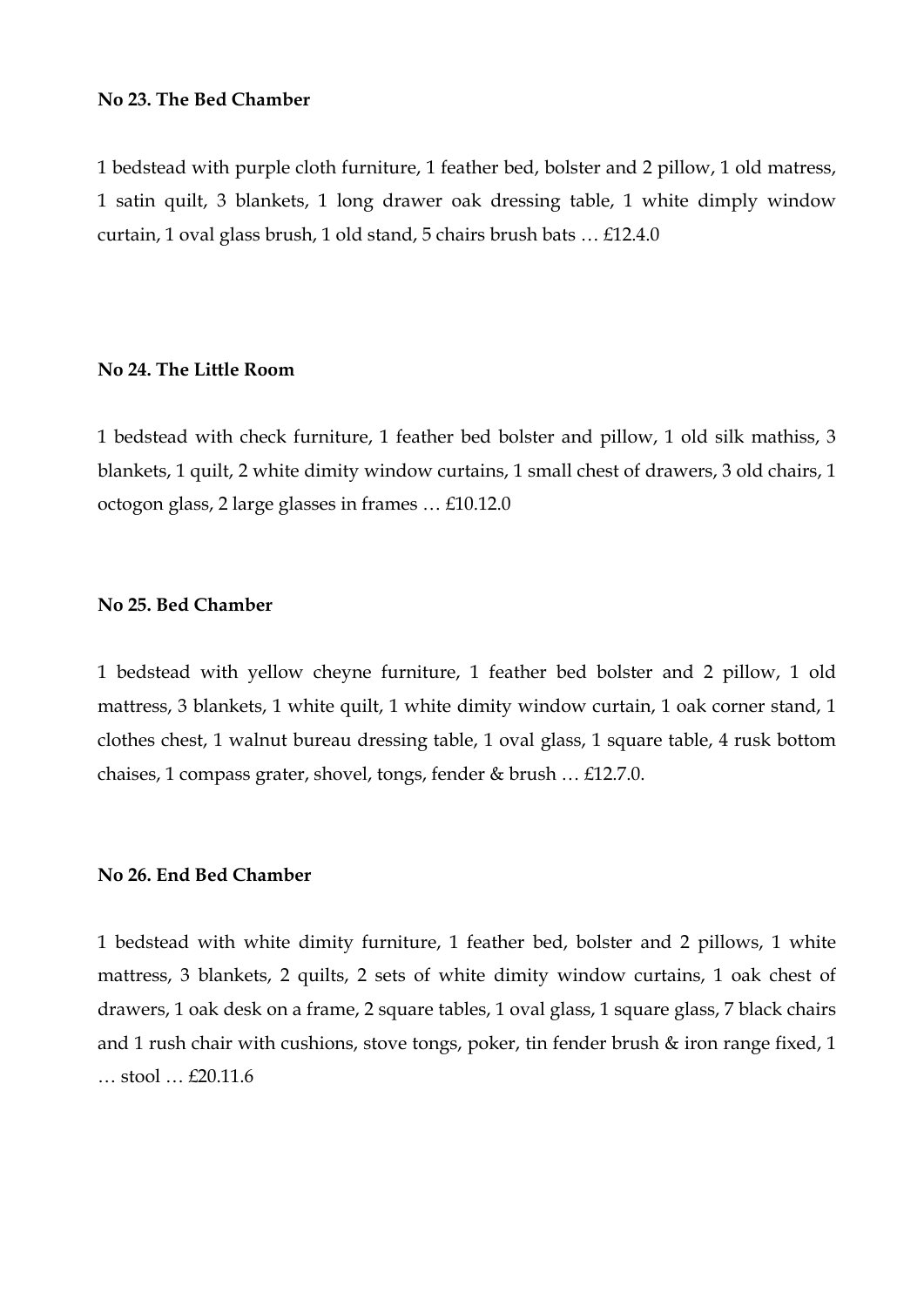#### **No 27. The Great Room & Porters Hall**

6 board bottom chairs, 4 sets of crimson stiff damask window curtains, 12 chairs with crimson seats, 1 set to match, 3 oval glasses in carved frames, 3 marble slabs on carved frames, 1 japand dressing table, 1 mahogany clam table, 1 lose table, 1 turkey carpet in good order, 1 fire screen on a clam, 1 back screen, 1 set of shovel, tongs, poker & brush, 1 large scotch polished coal hearth, 1 plain moulding fender, 1 large pieces od painting over the chimney, 2 other pieces, 3 pieces of fine … tapestry, 1 large china punch bowl enamelled and stand, 1 copper b… enamelled and a w… cap enamelled … £106.14.0

## **No 28. The Breakfast Parlour**

A set of crimson harstoon window curtains, 12 chairs covered with leather and 2 arm chairs, 1 turkey carpet, 2 card tables with leather cases, 1 mahogany breakfast tables, 2 peer glasses in gilt frames, 1 harp, a pair of back gammon tables, a draught dice and men, 1 large piece of painting, 2 portraits, 12 prints in pear tree frames, 1 small piece of painting of John the Baptist, 1 steel compass stove grate, shovel, tongs, poker and brush … £29.13.0

### **No 29. The Passage & Butler's Pantry**

1 eight day clock, 1 mahogany dining table, 1 deal chest of drawers, 2 lamp stands with tea kettles and samper compleat and china, 1 plate cupboard, 1 glass lanthorn, 1 old oak table, 4 trays, 2 … boxes, 1 voidore, 1 plate warmer, 2 … plate baskets, 1 deal …, 1 old chair and cushion, 2 old china baskets, 6 mahogany dish stands … £12.5.6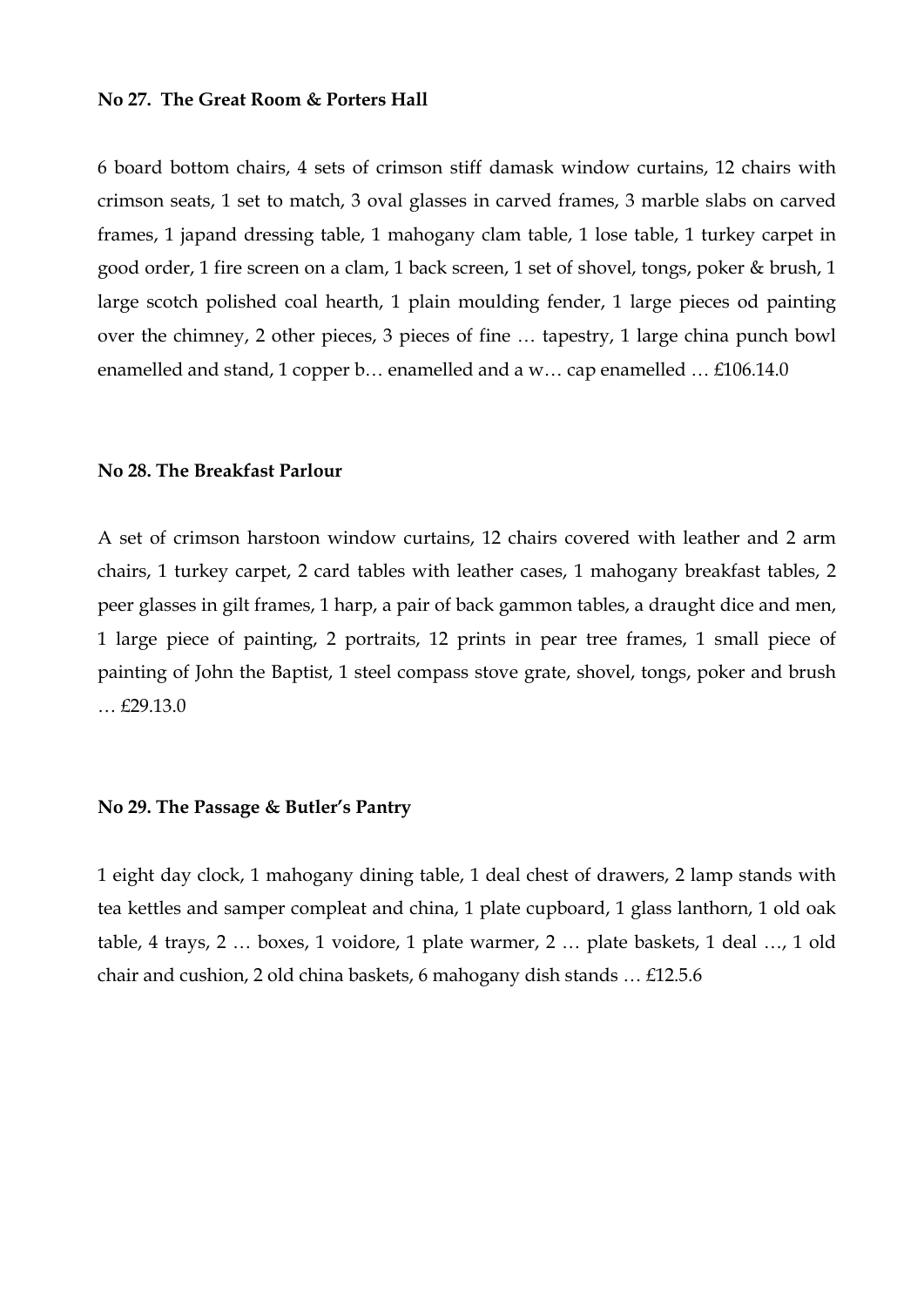8 rush bottom chairs, 2 tables, 1 old green window curtain, 2 cupboards, 1 oval glass, 1 old carpet, 2 bird cages, 1 old grate, 1 tin fender, shovel, tongs, poker, bellows and brush, 1 heater

## **In the Closet Within**

1 old host of denvers, 1 old pair of brass seals

### **In the Passage**

1 oak table, 1 copper coal scoop, 1 coffee mill … £5.6.0

## **No 31. The Servants Hall**

1 long table, 1 long fourm, 1 old oak table, 3 deal boxes, 1 old napkin press, 1 corner cupboard, 1 old glass, 1 wigg block, 1 towel roller, 1 old fourm, 1 hanging candlestick, 1 old fixed grate, 2 shovels, 1 poker, 2 old breast plates of armour, 6 half pints japand, 6 pints japand, 3 large jacks, 9 flat tin candlesticks, 5 brass candlesticks, 1 pair of Candlesticks, 7 tin extinguishers …£3.2.0

## **No 32. The Kitchen**

8 saucepans with covers, 10 deep shopans with brass handles and covers match, 6 preserving pans, 1 large preserving pan with a cover, a copper tea kettle and lamp, 1 tea pot, 1 small chaffing dish, 2 small coffee pots, 2 soup pots with covers, 1 small hand frying pan and 1 old. 2 old black tea kettles, 1 copper fish kettle with a cover and brass handles to match, 2 copper warming pans, 1 black warming pan, 1 flat shiopan and cover, 1 water boiler, 1 oval boiler and cover set in brick work, 1 brass usk kettle, a large dripping pan and ladles, 1 large oval copper boiler, 2 skimmers, 3 ladles, 1 large spoon, 1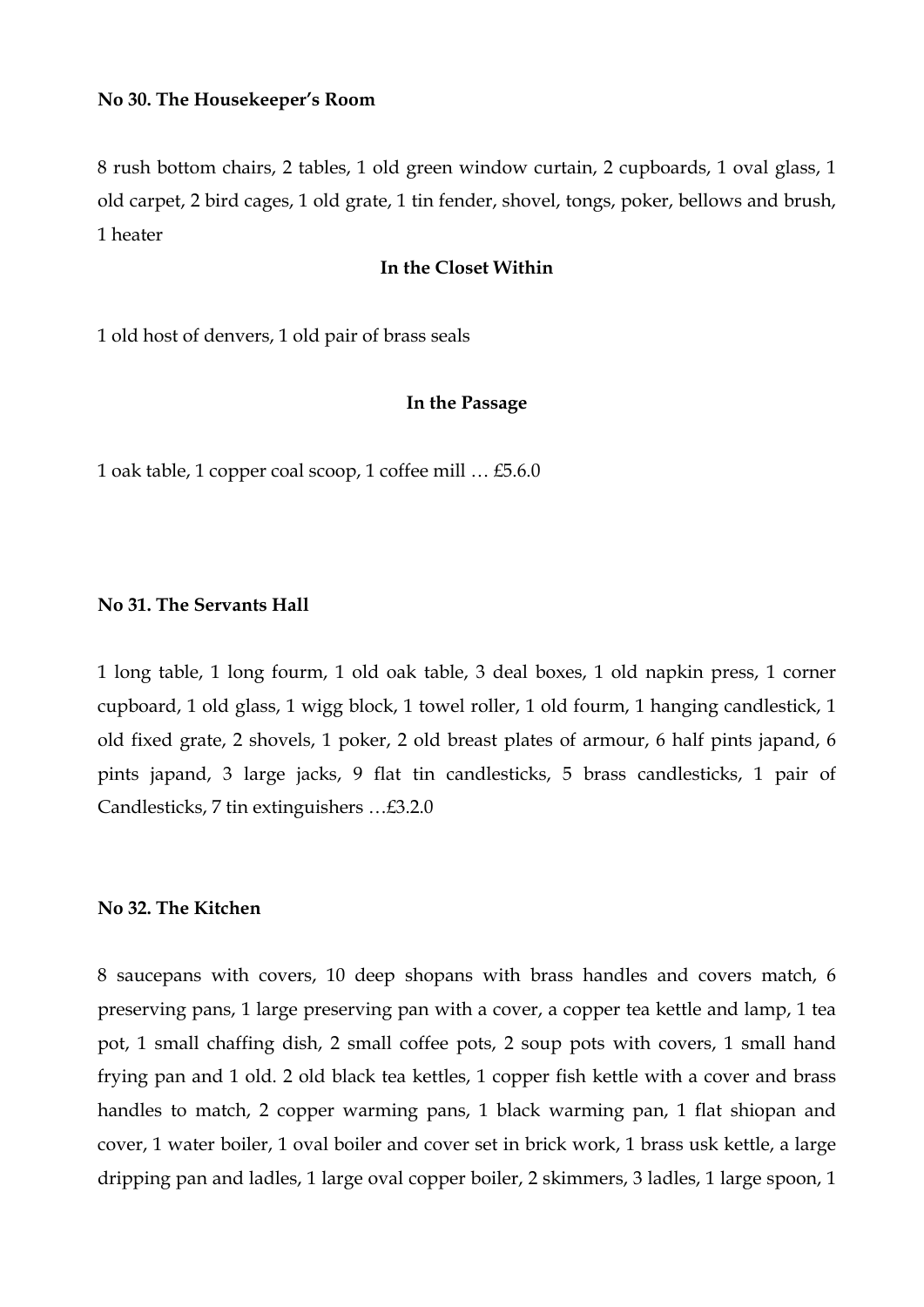egg slice, 1 beef fork, 2 pepper boxes, 1 flower box, 1 bell mota, 1 mortar and sof… 1 large dinner bell, a small quantity of tin ware, 22 pewter dishes best hard metal, 1 oval dish, 1 pewter, 1 pewter turin and cover, … 4 hard metal plates, 2 baking dishes, 1 water plate, 1 large windup jack & materials, 12 spitts, 6 iron screws, 6 large spills, 1 iron clover, 7 trivolls, 1 pair of stove tongs, 1 small iron shovel, 5 stove grates set in brick work, 1 iron plate warmer on a …, 1 bacon rack, guns in cases, 1 large kitchen grate, a spit rack, 1 crane, a pair of hangolls, 2 pot hooks, 1 pair of tongs, 1 poker, 1 iron shovel, 2 salamanders, 1 iron oven lid, 1 heater, 2 square trivets, 2 grid pans, 1 plate rack, 1 large kitchen dresser, 1 cullinder, 1 chopping block, 1 marble pestle and mortar, 1 load washing cistern, 1 brass cock and pipe, 1 salt box, 1 dresser with 2 drawers and shelves round the kitchen … £60.7.0

#### **No 33. The Linnen Room**

1 deal chest of drawers, 22 pair of Holland sheets, 2 pairs of thin sheets, 18 pairs of flaxen sheets, 24 pairs of servant sheets and … for folding, 28 diapper table clothes, 30 damask cloths, 2 dozen and 11 damask napkins, 1 dozen of damask napkins, 2 dozen of tea napkins, 2 dozen of diaper napkins, 1 table cloth to lay over them, 2 dozen diaper napkins marked with R, 9 large damask napkins, 17 little table cloths diaper & damask, 16 damask towels, 10 diapper towels, 61 hacker towels, 8 round towels, 6 servants table cloths, 49 pairs of pillow cases, 18 russia towels, 3 dresser cloths, 6 oyster cloths, 6 dozen damask napkins. … £182.13.6

#### **No 34. In the Hall**

2 large mahogany dining tables, 2 mahogany semi tables, 1 marble slab on a walnut tree frame, 12 wood bottom chairs, 1 cast iron grate and a pair of dogs to grate …£12.5.0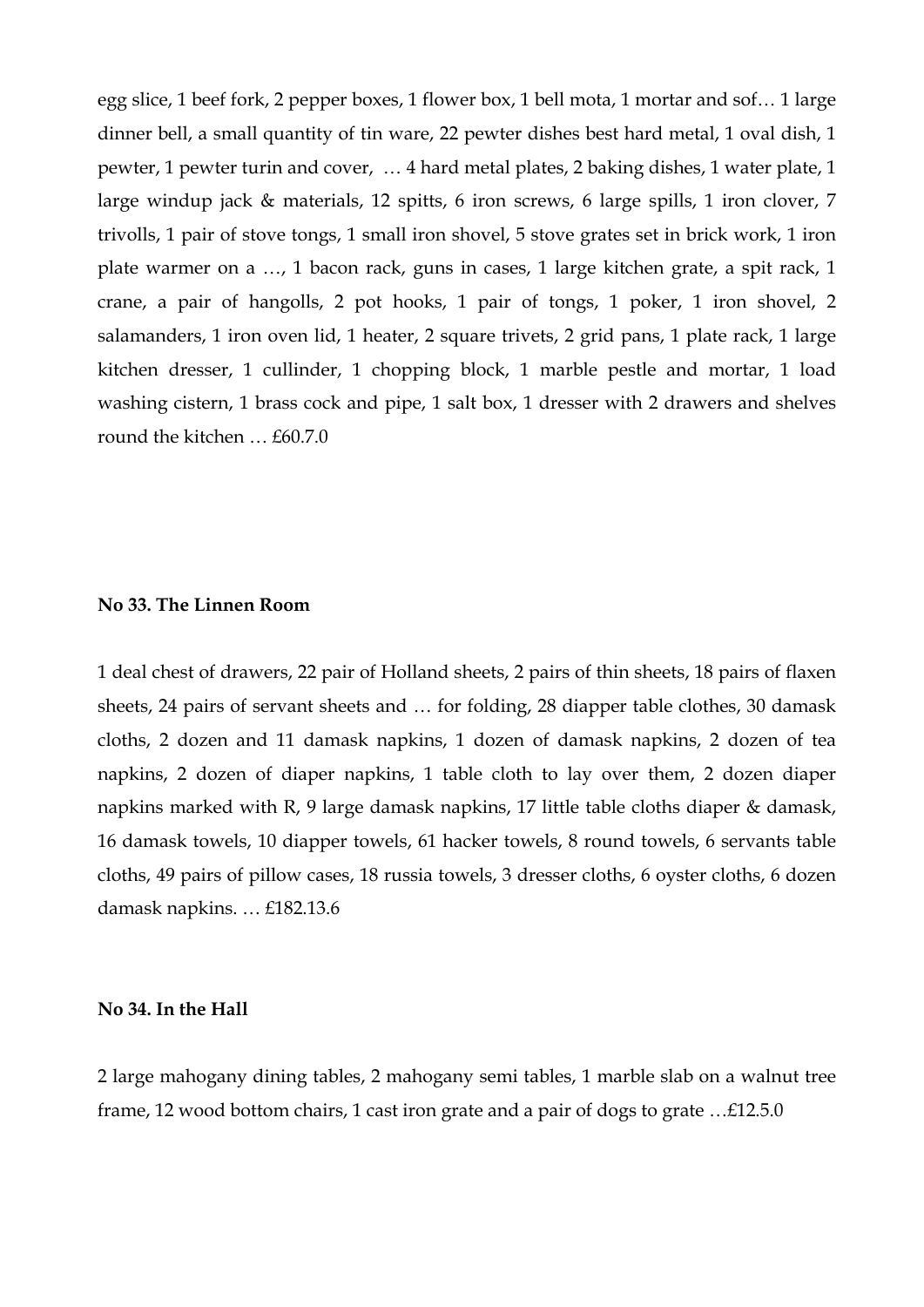#### **No 35. The Parlour**

2 sets of Harateen window curtains, 1 mahogany dining table, 1 marble slab on a mahogany frame, 1 handerchief table, 1 mahogany cistern, 1 mahogany bucket with brass hoops on a stand, a pair of mahogany candle stands, 2 pairs of bottlestands, 1 marble cistern, 1 dozen chairs of chaise with leather bottoms, 1 large painted tarpaulin chaise, 1 compass stool stove, shovel, tong, poker and brush, 1 back sereen, 1 false oak top to a table. … £26.10.6

#### **No 36. The Room within**

2 sets of chock window curtains, 1 mahogany bureau table with a … door, 1 easy chair with a chock case, 6 windsor chairs with casheens and chock …, 1 mahogany … table, 1 turkey carpet 15 by 12, 1 compass stool, 6 stove shovels, tongs, poker and brush … £15.4.0

## **The Closet within**

1 map roll on parchment, 1 candle screen about 116 printed back and draft board with men, 1 book with maps and some odd papers … £8.6.0

#### **No 37. China in My Lady's Dress Room**

11 tea cups, 13 saucers a tea pot with cover and stand, a sugar dish & stand, a milk pot and boat, a slop basin, 1 bread and butter plate, round tea canister and …, 6 coffee cups, 6 enamelled chocolate cups, 3 old china bottles, 14 glass ornaments of .. enamelling, a pair of blue china pelling plates … £20.4.0

## **On the Great Stair Case and Passage**

2 globes and brackets, 1 glass table and odd matting … £2.15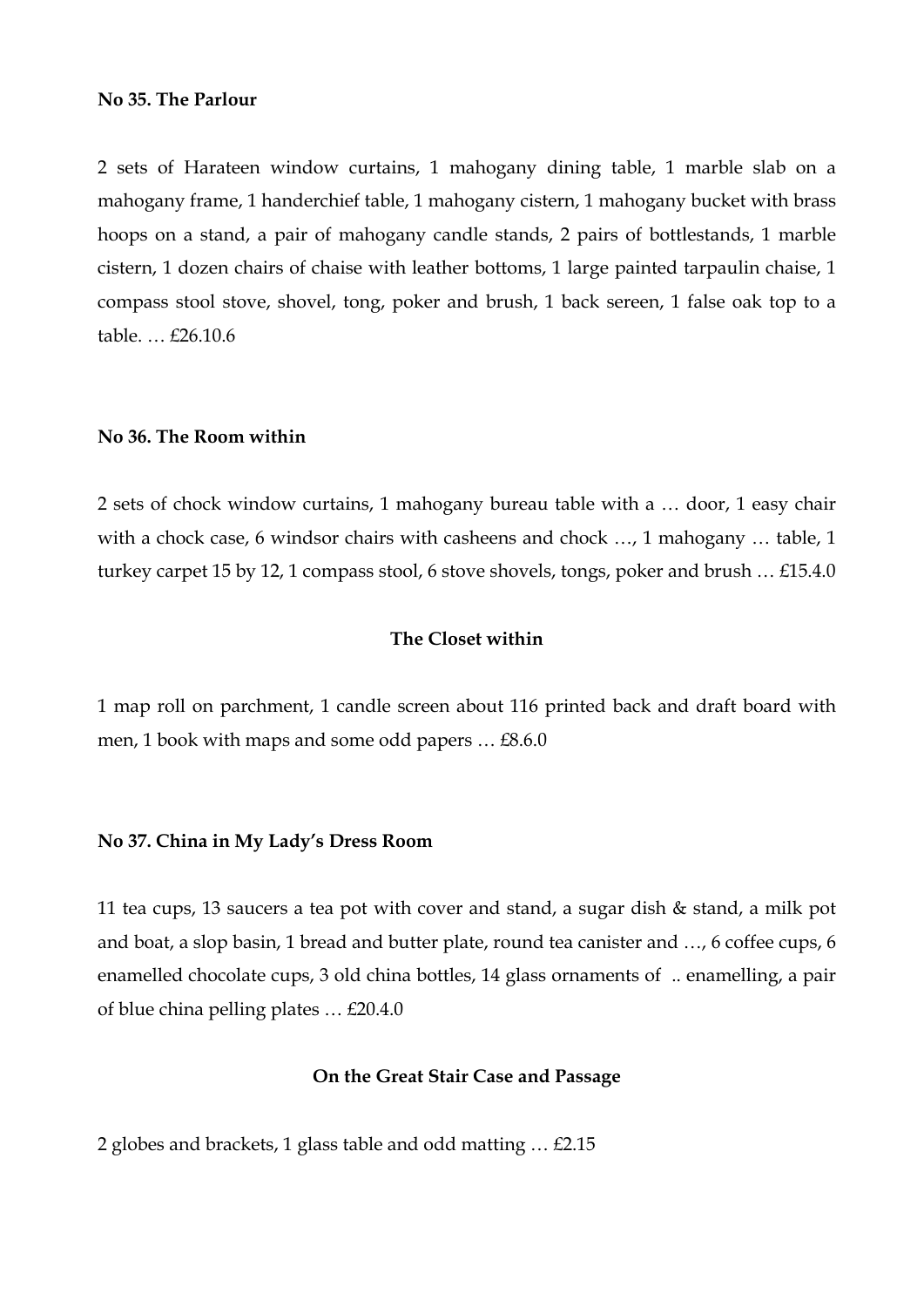#### **No 38. The China Closet**

1 large blue and white China soup plate 17 inches, 5 old China dishes with gold edges and 3 small china dishes, 6 blue and white china dishes sorted from 16 inches to 11, 1 blue and gold salad dish, 1 old broken soup dish 13 inches, 11 soup plates, 1 dozen and 10 common plates, 5 old china plates damaged, 1 large blur and white punch bowl 30 inches diameter damaged, 1 oval blue and white potting lot, 6 baking dishes, 2 scollop bowls cracked, 1 dozen and 10 white chol .. plates, 1 cr .. dish, 2 pint basons, 17 coffee cups, 12 blue and white coffee cups, 9 odd tea cups and saucers, 8 breakfast cups and 5 saucers, 5 odd saucers, 6 custard cups, 4 pint basins and 4 half pint basins, 1 large enamelled scallop slop basin, 1 brown tea pot with a silver spout and an enamelled stand, 1 large blue and white china jar … £21.10.4

### **No 39. The White Ware**

1 white montaff and cover, 7 octagon dishes 13inches over 3, 11, 5, 10. 4 Octagon soup dishes sorted from 13 inches, 10, 5 oval dishes inches 16, 7 about 12 inches, 22 scolloped plates with raised flowers round the edges, 16 plain octagon soup plates, 4 dozen ½ plain octagon … £7.11.4

### **No 40. The Glass**

5 glass decanters, 4 cut glass fruit basins, 1 small decanter, about 90 soup and jelly glasses, 1 pair cut glass salts, 4 tea pots, 1 pair of white stone boats, 1 dozen white basins, 1 dozen chamber pots, 5 close .. stools … £3.9.0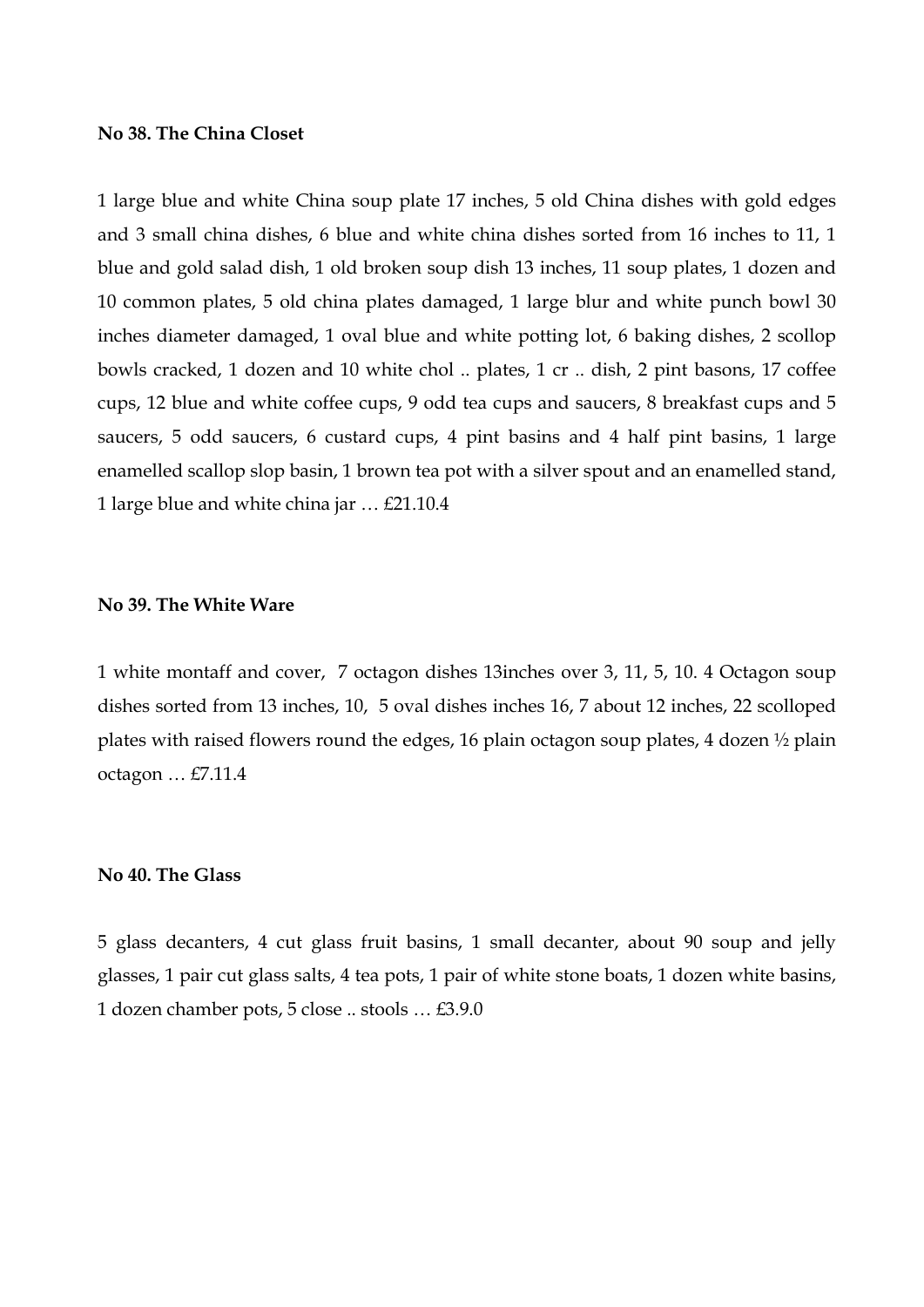## **No 41. Lord Barrington's Summer Study**

A quantity of bound books and pamphlets, 1 globe, 2 nest of drawers, trunks and other odd things … £45.0.0

## **No 42. A Small Beer Cellar**

6 iron bound pipes, 3 stands, 1 pipe or tube and other odd lumber … £16.8.6

# **No 43. The Ale Cellar**

5 iron bound pipes, 8 iron bound pipes, 6 stands … £11.6.0

# **No 44. The End Cellar**

2 iron bound hogsheads, 1 thirty gallon cask, 2 large jars and leaded bin, 2 stands, 2 ham shelves … £ 4.7.6

## **No 45. The Strong Beer Cellar**

1 iron bound pipe, 5 iron bound hogsheads, 1 thirty gallon barrel, 2 stands … £5.10.0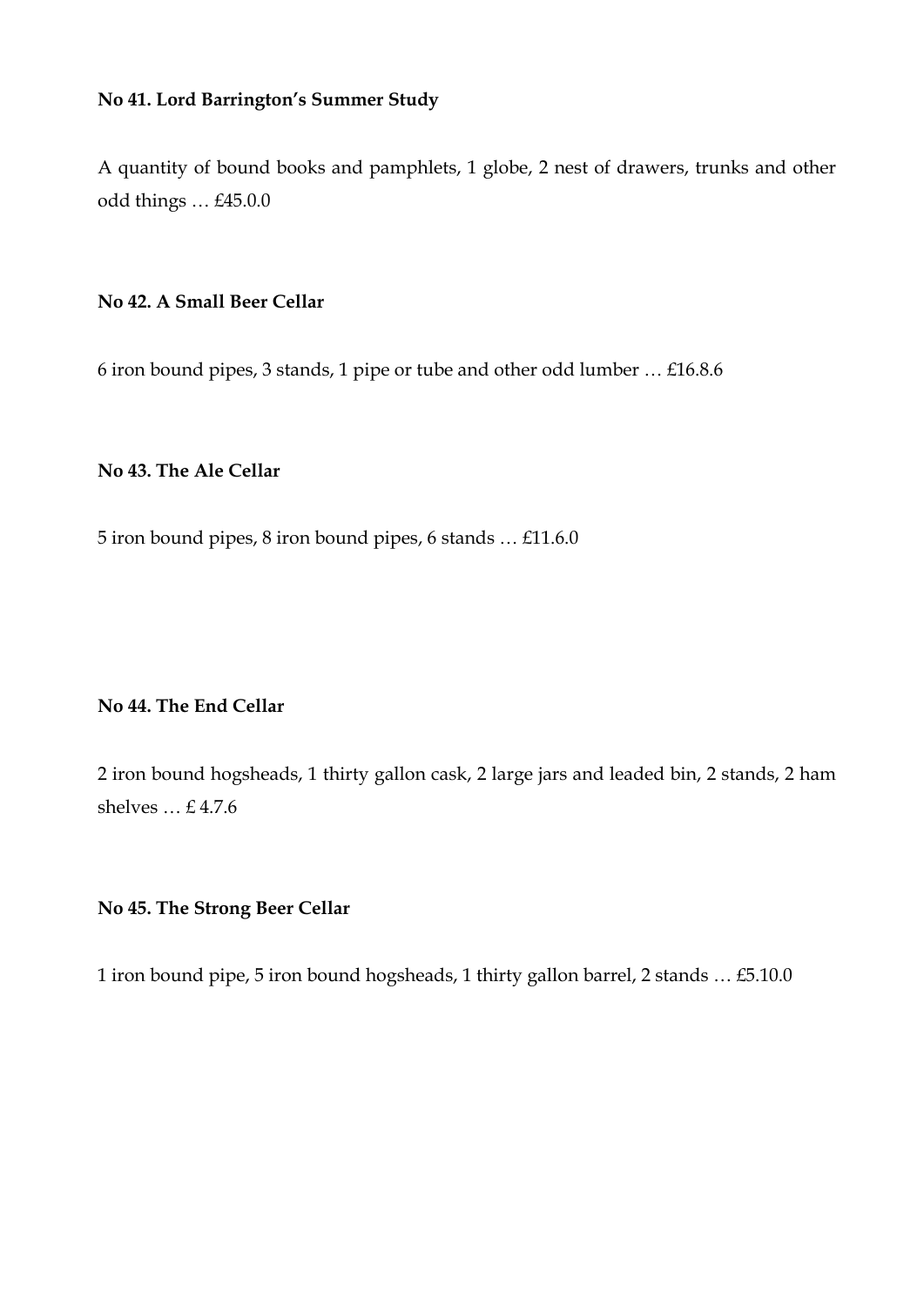#### **No 46. The Wash House**

1 washing copper and grate, 7 washing tubs sorted, 5 long tourms, 1 clothes horse, 1 panshill, 1 old barrel, 6 cloth baskets and other odd lumber, a quantity of bottles in racks about the house … £7.4.8

#### **No 47. The Laundry**

A frame for drying cloths with jack & pulleys, 2 cloths screens, an old cupboard, 1 square deal table, 5 old chairs, 1 old square table, 1 deal ironing board fixed, 12 flat irons, 2 stands, 1 iron ranger, shovel, tongs, poker and fender, 1 long …, 1 saucepan and cover, 1 piece of painting, 1 hanging glass … £6.8.0

### **No 48. The Brewhouse**

1 large copper and grates, 1 … tub and stand, 2 Coolers and a large skimming tubb, 1 oval kiver, 1 round tubb, 1 copper limbic, 1 old tubb, 1 spout, stoves and strainers, … 1 old table, 4 old tables, 1 tun bowl … £23.6

## **No 49 The Meal House**

1 old kneading trough, 1 rendering tub, 1 beam with … seals, about 20 pounds of lard in … , 1 small tub … £1.1.6

## **No 51. Tile Shed**

1 Cider press, 1 pair of steps deals hampers and odd lumber, 1 old powdering tub, 1 oval kiver, 2 wood cases with stones and marble slabs, 1 hair safe wood & coals in the yard, ladders and steps in the garden yard … £23.3.0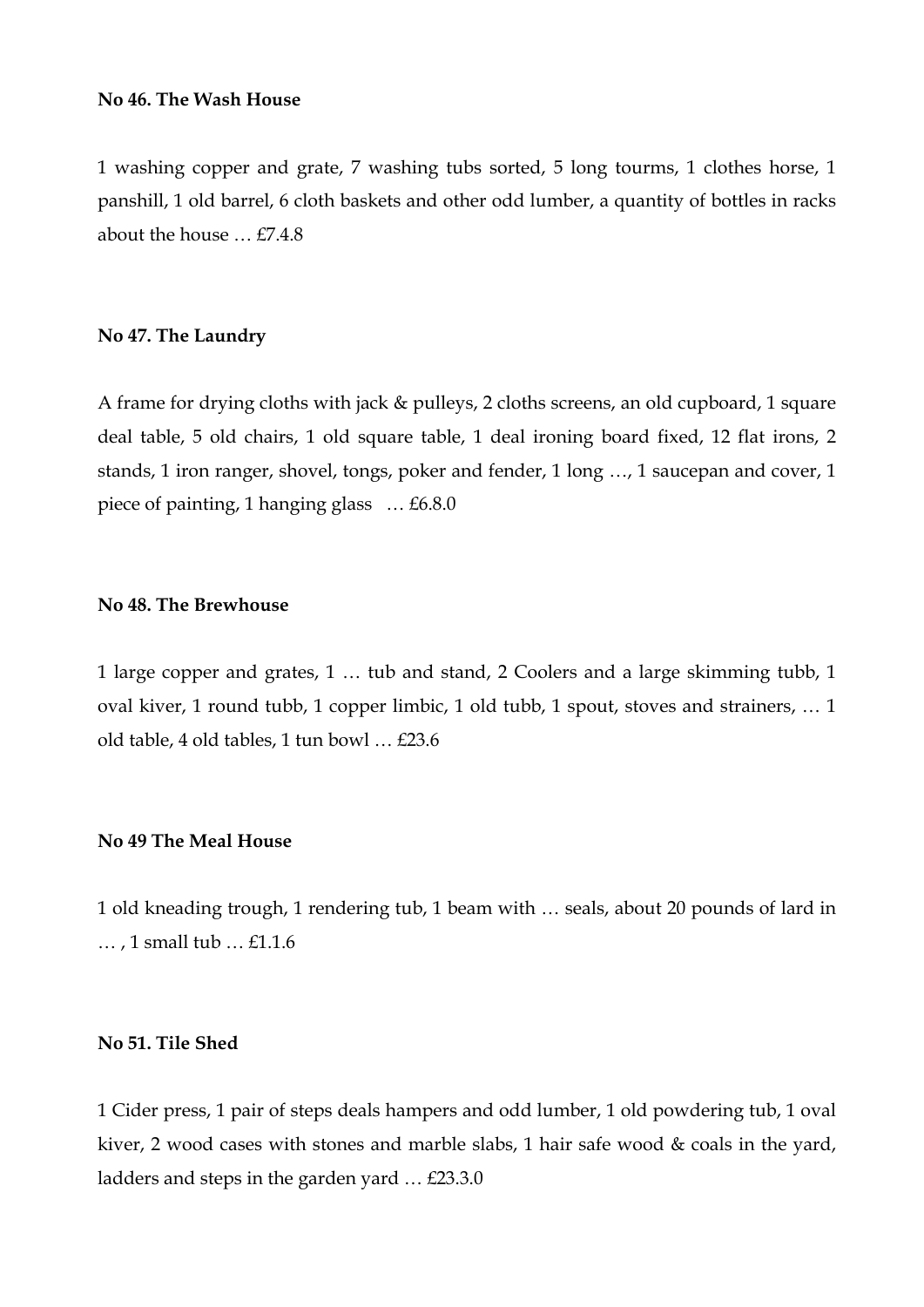## **No 52. The Larder**

3 tables, 2 fourms, 3 powdering tubs, 1 old cupboard … £1.10.0

# **No 53. The Coach Stables**

4 bins, 2 old boxes, 2 stable lanthorns at the end of the stable, 1 old table and glass … £1.12.6

# **No 54. Over the Coach Stable**

3 old bedsteads and curains, 1 feather bed bolster, 3 old blankets, 1 quilt, 1 feather bed and bolster, 2 old blankets, 1 rug, 1 feather bed and bolster, 2 blankets, 1 rug … £8.2.6

# **No 55. Coachman's Room**

1 bedstead with blue livery furniture, 1 feather bed and bolster, 3 blankets, 1 quilt, 2 chairs, 1 table … £4.6.0

## **No 56. The Room over the Coach House**

1 bedstead with old furniture, 1 feather bed & bolster, 3 blankets, 1 rug, 1 oval table, 1 mahogany table, 1 square table, 3 old chairs … £3.4.6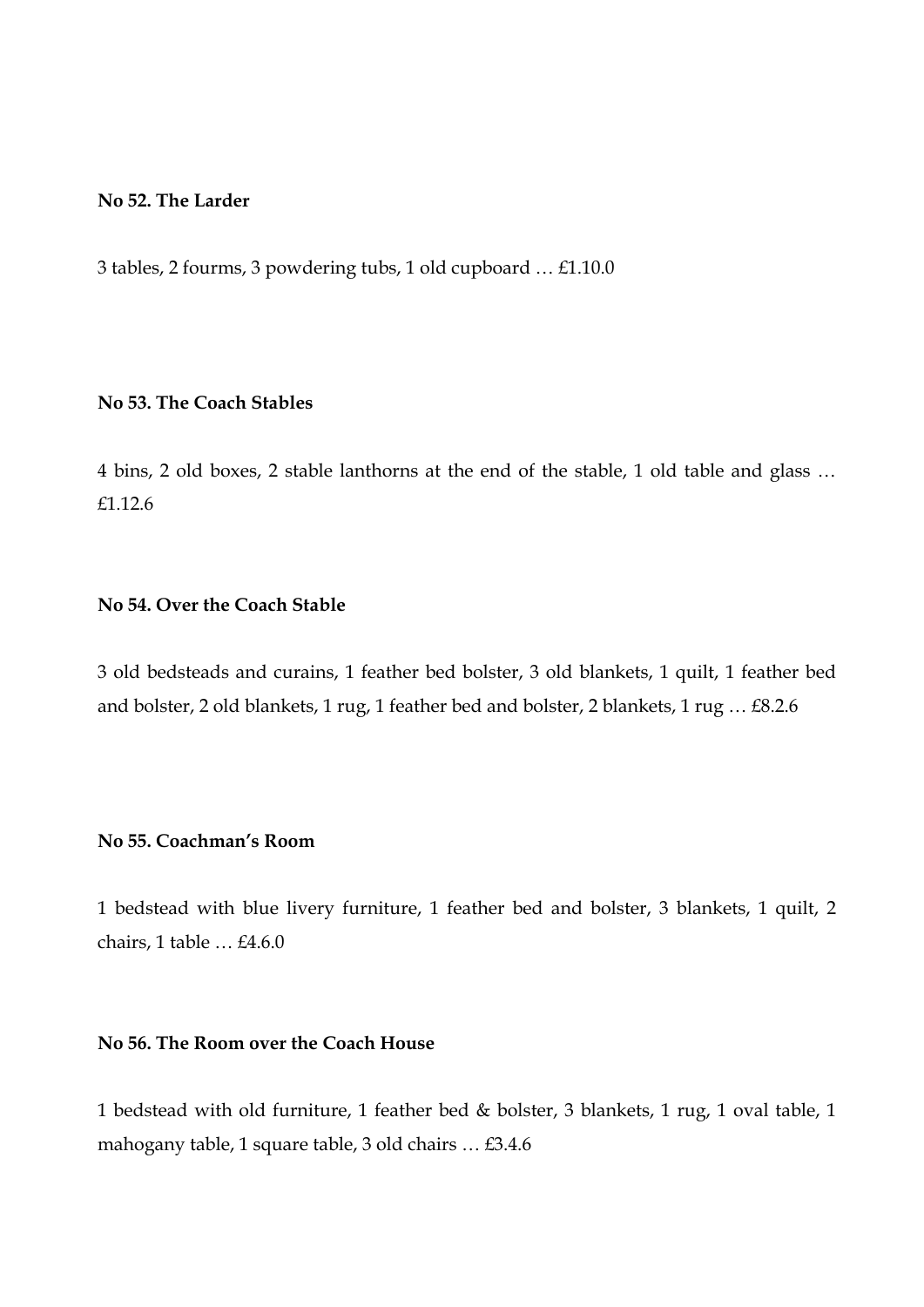## **No 57. The Plate**

There is a huge amount of silver objects listed with amouns in ounces listed along the way

Total weight of a batch of silver dishes = 812.01 ounces  $\textcircled{ } 45.6$ s per ounce = £223.6.3 Total weight of a batch of silver plates = 862.8 ounces @ £5.6s per ounce = £237.3.2 Total weight of cutlery & small items = 957.12. ounces @ £5.6s. per ounce = £263.6.9 Other sundry silver items = 236 ounces  $\textcircled{g}$  £5.6s per ounce = £89.16.0

### **No 58. The Dressing Plate**

1 piece of large dressing boxes, 1 pair of powder boxes, 1 pair of tooth powder boxes, 1 pair of bottles perfume, 1 pair of larger bottle perfume, top to a pair of brushes, 2 small furnishings in a fore and stand pincushion frame, 1 … and a basin to …, a frame to a dressing glass, a silver bodkin … 326 ounces @ £5.6s per ounce = £89.16

### **No 59. Plate in Five Shagrin Cases etc …**

Many assorted knives, forks, spoons, cases & candlesticks Total weight 2958 @ £5.6.s per ounce = £831.10.9

The Buildings

Now part of the Dwelling House Containing 30 square yard at £50 per square yard  $£1500$